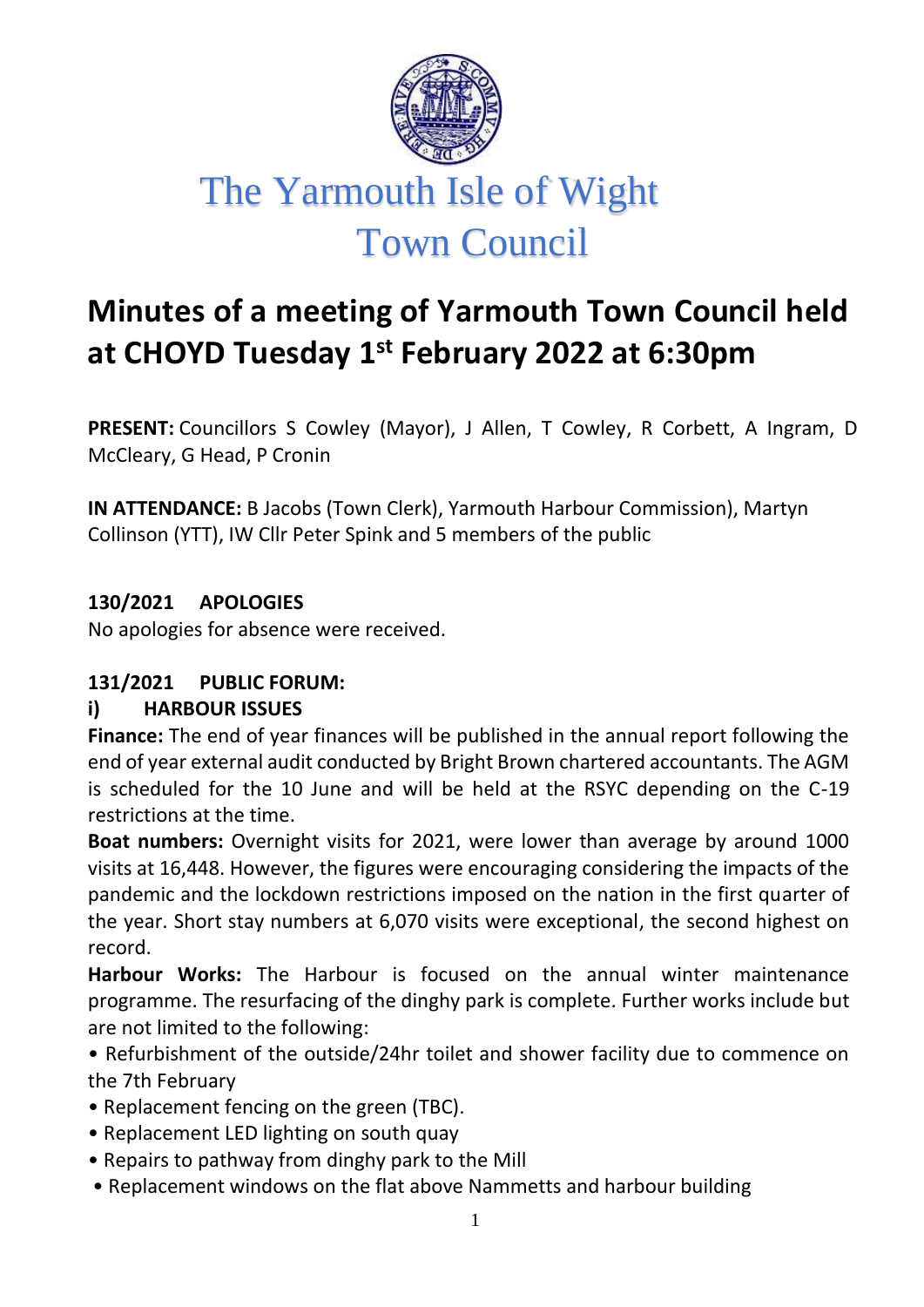Works to replace the pink pontoon have been delayed until October but an order has been placed and acknowledged. This will include the introduction of waiting pontoons North and South of the bridge for bridge users' convenience.

The Sandhard landing pier/dock is undergoing some major infrastructure repairs to the supporting framework. The works will require a barge with lifting equipment. BW Moorings are the contractors hired to assist with this project. BW Moorings estimate that they will be available to start the works in the third week of February which should mean the job will be complete at the end of February. As soon as the area is safe, the facility will be re-opened**.** 

# **ii) YARMOUTH TOWN TRUST**

The Town Trust's main priorities over the past year have continued to be: -

- The Town Hall
- Mill Road Cottages
- Recreation Ground/Children's Play Area
- Archives/Website
- The Common including the Benches
- Graveyard Copse maintained at Trust's expense, then reimbursed by the Delphie Lakeman Trust.

**Financial Matters:** The 2020/21 annual accounts of the Town Trust were approved by the Trustees at their meeting on Thursday 25th November. The figures have now been sent to our Auditors and, after their acceptance, will be sent to the Charity Commission and will eventually appear on the Charity Commission's website. The Town Hall downstairs was hired during the year in line with Government COVID guidelines. the Trustees wish to thank Mark Paterson for his generous donations during 2021.

**The Town Hall:** We continue to monitor the condition of the War Memorial where some decay is inevitable. Internal painting has taken place during the year with approved materials. The upper windows are showing signs of rot and will need painting in the spring when the weather improves. This will involve scaffolding. The valley gutter will be checked at the same time.

The Trustees gave permission for the downstairs to be turned into a Santa's Grotto during the Christmas period. This proved a great success with children from all over the area coming to see Father Christmas, many for the first time.

The Trustees are currently in discussions with English Heritage concerning an exhibition of the Trust's historical archives in Yarmouth Castle.

**Mill Road Cottages:** Given their age and construction the condition of the cottages is much improved after major renovation works over the last two to three years. To be able to budget going forward in terms of future maintenance the Trustees will be obtaining an updated structural survey during the first quarter of 2022 in order to ensure the necessary reserves are put by.

# **The Recreation Ground/Renewed Children's Play Area:**

**a) Renewed Children's Play Area:** After initial feedback one item in the play area (the board rider) was not being used to the degree expected and has been replaced with swings at the Eastern end.

**b) The Sports Pavilion:** the previous Sports Pavilion became unsafe and a potential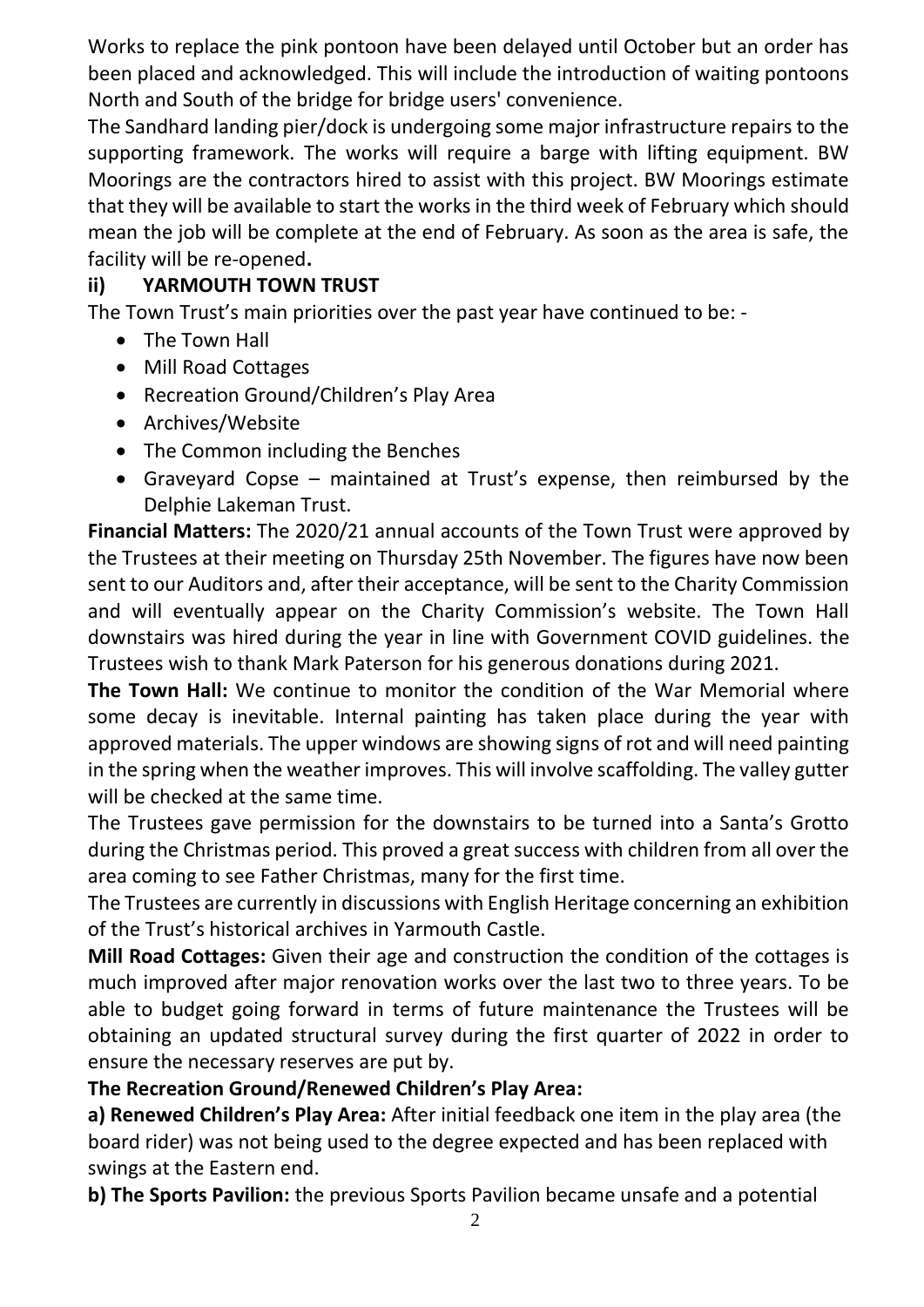safety hazard. This has now been demolished and planning permission obtained for a small, vandal resistant replacement. The Town Trust and Town Council are currently reviewing the best options for this replacement building. The electricity supply has been transferred to the concrete storage building nearby.

**c) Drainage:** The drainage on the Recreation Ground has been poor for many years. A survey has now taken place and pilot holes have been dug to ascertain the best way to remedy this problem. A report from the Contractor is now awaited.

**Website:** Substantial progress has been made in scanning all the stored achieves that the Trust has in its possession. (We are now up to 1934). Our thanks go out to Colin Wilcox for all his hard work together with Rodney Corbett and Bernie Tucker for their support and assistance. The task of sorting through the scans, deciding which are of enough interest to be displayed and under what category, has still be done and is very time consuming. There is to be an exhibition of YTT archives at Yarmouth Castle.

**The Common:** The physical condition of each memorial bench on the Common continues to be monitored. On-going maintenance work is scheduled to be carried out in the spring. The Trustees have identified a further two spaces for benches that will be available to people on the waiting list and are currently looking at alternatives to wooden benches due to their cost and the difficulty of ensuring they come from sustainable sources. The beacon tray (4 ft dia.) has rotted through as have the pipes on the weather side (East). The Trust is obtaining two quotes for the work needed to repair it. The Common drains are being investigated as some, if not all appear to be blocked.

**Graveyard Copse:** Two shrubs are scheduled to be replaced. The three curved benches have some rot and have been taped up to prevent usage. New benches are on order but will take 4 to 5 months. The Trust is arranging for a temporary repair in the meantime.

**Trustees:** The Trustees at the end of 2021 are: John Caulcutt, Rodney Corbett, Steve Cowley, Mike Dorey, Denise Cronin, Richard Leonard, John May, Bernie Tucker and the undersigned. Trust meetings have been moved to Thursday evenings at 18.30 hours and now take place both in the Town Hall and via zoom for those unable to attend in person. During 2022 the Trusts will be discussing the succession process and how best to encourage and hand over to new younger Trustees who will be able to continue our work. Anyone interested please contact the Chairman at chairman@yarmouthtowntrust.org or other Trustees.

Interviews for the Trust Clerk's position will shortly take place.

The Trustees have agreed to support local events related to the Queen's Platinum Jubilee, but will not instigate any.

# **iii) ISLE OF WIGHT COUNCILLOR'S REPORT**

- I have been contacted by a number of local residents who are seeking a reduction of the speed limit that applies to Halletts Shute. Island Roads have agreed to a reduction to 30mph. However, the Council is carrying out a survey of speed-limits across the Island which would delay implementation until 2023. I have written to Cllr Jordan in this regard.
- I have requested that the West Bay planning application be called-in for determination by planning committee. The variation would enable the building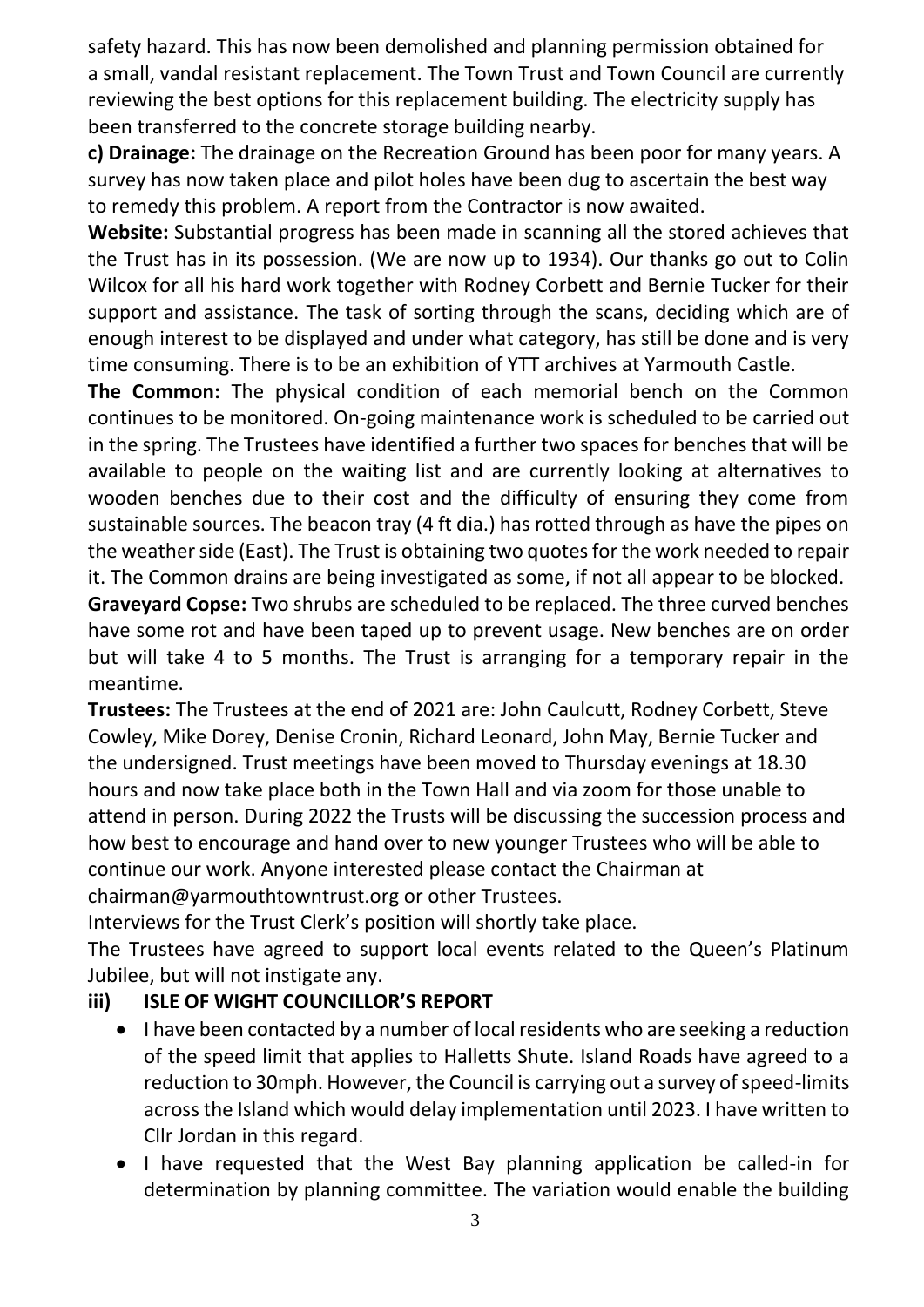of housing without the provision of increased/upgraded leisure facilities. The situation is urgent as the houses are already being marketed, with construction to commence early this year. Commencement of work prior to the determination of the variation would be in breach of the extant permission and I have asked that should this occur enforcement proceedings be taken by the council.

- I continue to receive complaints that a number of lights are being left on overnight at Tapnell Farm. It is a condition of the relevant planning consent that lights should be extinguished at 11p.m, though the owners have suggested that all lighting should be planning-specific, and do not regard it as a high priority. I have contacted the Manager and have received very little response/cooperation. I intend to write to the owner and the Planning Department. Cllt T Cowley suggested a letter to the local press about eco-unfriendly lighting.
- At the recent meeting of the Full Council I was appointed to sit on the planning committee

Mayor Cowley raised the issue of the bund at Tapnell Farm which had resulted from the excavation of the lake there, as he didn't believe that panning permission for it had been granted. He also asked Cllr Spink to enquire about the plethora of containers at Newclose Farm, which was the subject of Planning Enforcement notice ENF/0106/21.

## **iv) LOCAL ISSUES**

Cllr Corbett reported that funding had been withdrawn for renovation of the bench formerly outside St James Church because of the excessive time involved in carrying out the work. Cllr Allen responded that, although the bench was stored at his boatyard, he had no influence over the contractor involved.

Cllr Corbett reported that he had swept all the fallen leaves from Friars Lane.

Cllr Cronin referred to the ongoing problem of flooding along the Cycleway, and informed that Island Roads had been in discussion with IWC about this issue.

Cllr Head reported a complaint from a Thorley resident about the condition of the bench on the corner of Broad Lane, and the bus shelter in the middle of Thorley. The Clerk advised that, in spite of several attempts, he was having considerable problems identifying a suitable contractor to carry out street furniture renovation.

### **v) PUBLIC QUESTION TIME**

There was some discussion with members of the public about the planning application by the owners of On the Rocks to extend their dining facilities by adding an extra storey. Concern was expressed by the owner of a neighbouring property that demolition of an ancient boundary wall could be involved, though Cllr Corbett advised that, under the Boundary Wall Act, agreement would need to be sought from the owners of all properties involved. It was felt that this application involved overdevelopment in a conservation area, and Cllr T Cowley read out a series of defined material objections to planning consent which he advised planning objections should be based on.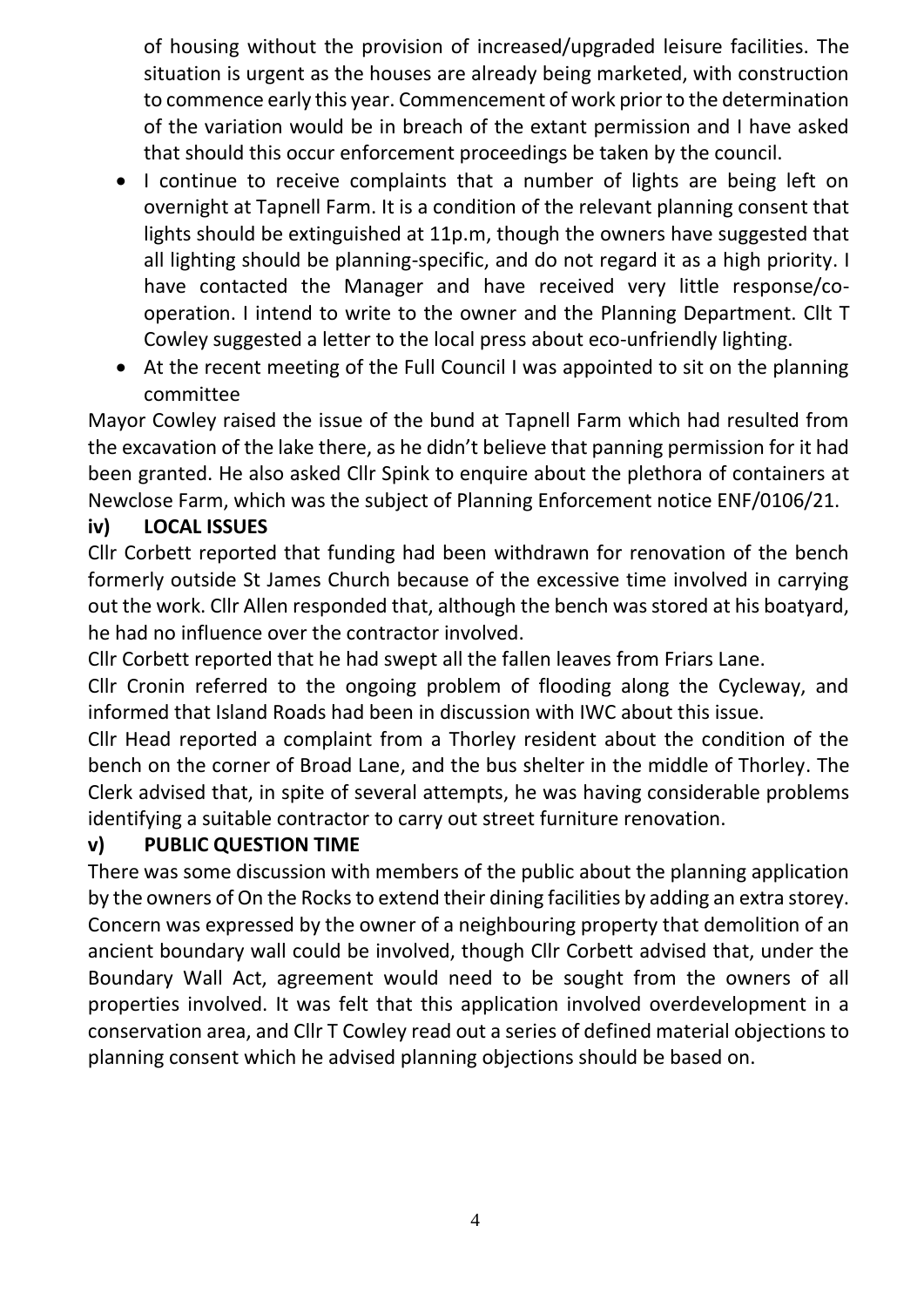## **132/2021 DECLARATIONS OF PERSONAL AND DISCLOSABLE PECUNIARY INTERESTS**

| <b>Councillor</b> | Personal                     | <b>Pecuniary</b>            |
|-------------------|------------------------------|-----------------------------|
| S Cowley          | <b>Yarmouth Town Trust</b>   | Lee Farm                    |
|                   | <b>CHOYD</b>                 |                             |
|                   | Shalfleet PC                 |                             |
|                   | <b>Wight Nature Fund</b>     |                             |
| <b>R</b> Corbett  | <b>Yarmouth Town Trust</b>   |                             |
| J Allen           |                              | <b>Multi-Service Marine</b> |
|                   |                              | River Yar Boatyard          |
|                   |                              | Item 139/2022.1             |
| <b>T</b> Cowley   | <b>Shalfleet PC</b>          | Camp Wight                  |
|                   |                              | <b>Mill Copse</b>           |
| G Head            | <b>British Horse Society</b> | <b>National Trust</b>       |
|                   | <b>RSPB</b>                  |                             |
|                   | <b>Bowcombe Estate</b>       |                             |
| A Ingram          | Shalfleet PC                 |                             |

### **133/2021 MINUTES AND CONFIRMATION OF ACTIONS**

RESOLVED: To take as read and confirm as accurate the minutes of the monthly meeting held 7/12/21.

#### **134/2021 FINANCE**

#### **134/2021.1 Payment of Accounts**

RESOLVED: To approve payment of the following accounts for January/February:

| BACS27     | <b>AGF Groundworks</b>    | Core analysis Rec               | £160.00   |
|------------|---------------------------|---------------------------------|-----------|
| BACS25     | <b>Yarmouth Carnival</b>  | Christmas tree and lights       | £200.00   |
|            | Committee                 |                                 |           |
| BACS26     | YTT                       | Annual grant for Town Hall      | £350.00   |
| BACS26     | YTT                       | <b>Quarterly rental Rec</b>     | £180.00   |
| BACS28     | Brian Jacobs              | Clerk's salary December         | £795.95   |
| BACS29     | <b>All Round Cleaners</b> | <b>Toilets cleaning Nov/Dec</b> | £1,172.62 |
| BACS30     | Brighstone Landscaping    | Grounds maintenance             | £777.14   |
| BACS31     | <b>CHOYD</b>              | Annual lease office             | £1,400.00 |
| DD.        | <b>PWLB</b>               | Loan charges public toilets     | £3,872.17 |
| DEB        | <b>HMRC</b>               | PAYE Clerk's salary December    | £234.47   |
| DEB.       | Microsoft                 | Office subs                     | £2.76     |
| DEB.       | GiffGaff                  | Office telephone                | £6.00     |
| BACS32     | <b>IWALC</b>              | Subscription                    | £232.97   |
| BACS33     | <b>B</b> Jacobs           | Clerk's salary Jan 22           | £796.15   |
| DEB.       | <b>HMRC</b>               | PAYE Clerk's salary December    | £234.47   |
| <b>DEB</b> | Microsoft                 | Office subs                     | £2.76     |
| <b>DEB</b> | GiffGaff                  | Office telephone                | £6.00     |
|            |                           |                                 |           |

## **134/2021.2 Bank Reconciliation**

RESOLVED: To approve the financial statement for 31/1/22 as presented.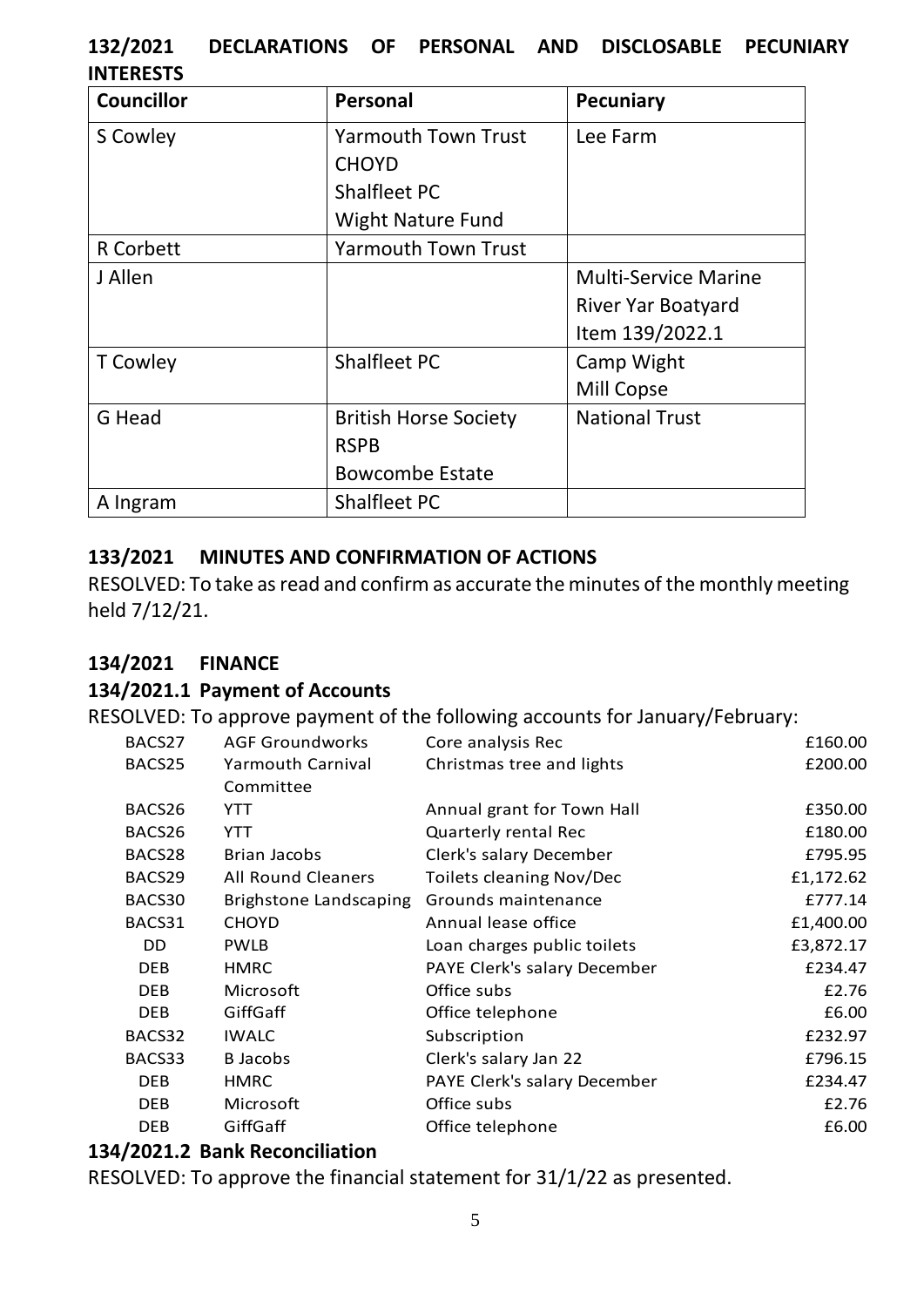## **135/2021 PLANNING ISSUES**

#### **New applications:**

| <b>Application No</b> | Location                                                                              | Proposal                                                                                                                                                 | <b>Dates</b>   |
|-----------------------|---------------------------------------------------------------------------------------|----------------------------------------------------------------------------------------------------------------------------------------------------------|----------------|
| 21/02293/RVC          | <b>Tapnell Farm</b><br>Newport Road<br>Freshwater<br>Isle Of Wight<br><b>PO41 0YJ</b> | Variation of conditions 2<br>and 4 on 20/02210/FUL to<br>allow alterations to the<br>approved<br>scheme                                                  | Fri 8 Jan 2022 |
| 21/02563/FUL          | On The Rocks<br><b>Bridge Road</b><br>Yarmouth<br>Isle Of Wight<br><b>PO41 OPJ</b>    | Proposed change of use of<br>first floor to create lounge<br>bar and storage; first floor<br>extension to create<br>additional seating for<br>restaurant | 4/2/22         |

RESOLVED: The Clerk will record the following responses on the Planning website: 21/02293/RVC: The expiry date for comments has passed, but none had been registered when details of the application had previously been circulated among Councillors by email.

21/02563/FUL: Yarmouth Town Council objects to this application on the following grounds:

The extension represents overdevelopment in a conservation area and will adversely impact on the street scene locally

There will be a loss of privacy to neighbouring properties

There is likely to be an environmental impact in the form of noise, cooking smells and light arising from the extended facilities

There appears to be no disabled access to the proposed facilities

There is concern that the development could involve demolition of an ancient and listed party wall.

The following was noted:

#### **Applications approved:**

| <b>Application No</b> | Location                                                                                   | Proposal                                                                                                                     |  |  |
|-----------------------|--------------------------------------------------------------------------------------------|------------------------------------------------------------------------------------------------------------------------------|--|--|
| 21/01921/RVC          | <b>Church Cottage Main</b><br><b>Road Thorley</b><br>Yarmouth Isle Of<br>Wight PO41<br>OSS | Variation of condition no 3<br>on 21/01423/FUL to allow<br>the holiday unit to<br>also be occupied by<br>agricultural worker |  |  |